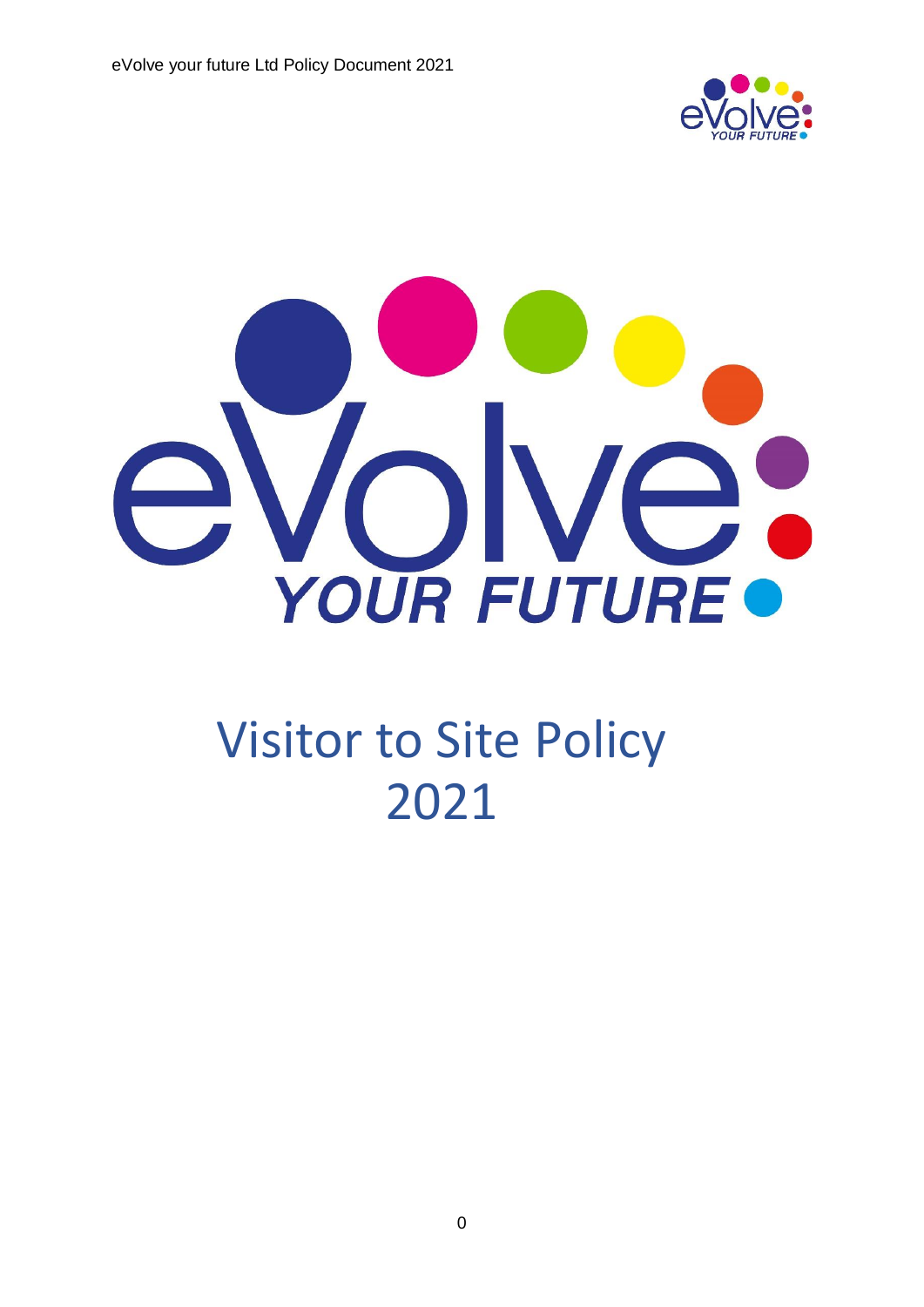

### Contents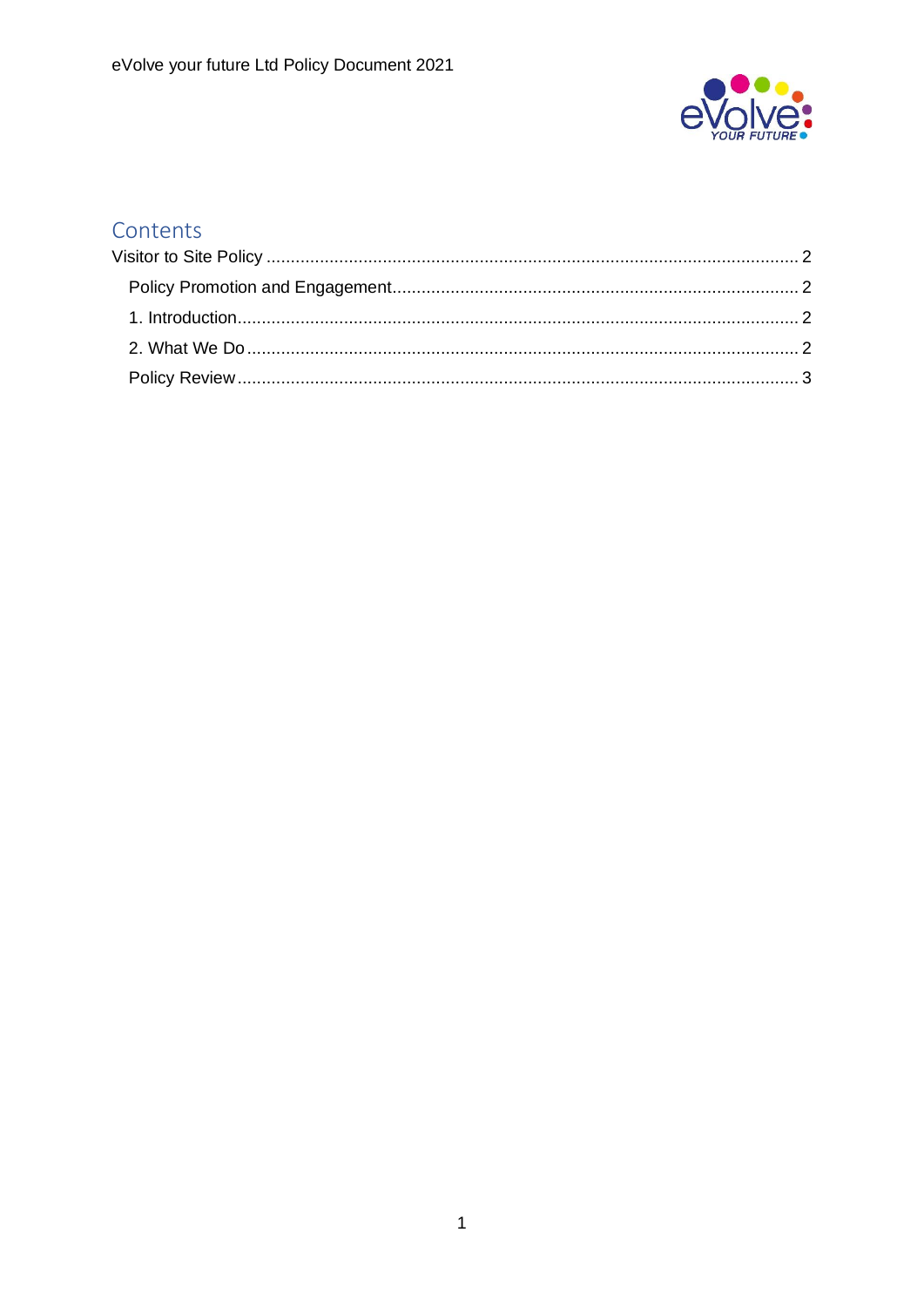

## <span id="page-2-0"></span>**Visitor to Site Policy**

#### <span id="page-2-1"></span>**Policy Promotion and Engagement**

All staff working for eVolve your future Ltd are required to read our policy documents and sign to confirm that they have done so.

EYF policies are reviewed annually unless there is a legislative or ethical reason for change to policy during the year. All colleagues are provided with an update document detailing any changes that have occurred following the last review. Each review is dated and version controlled. These changes are discussed in Team meetings with all staff and the understanding of these updates is also confirmed by a signature sheet.

Policies are in place to ensure that the company and it's staff are compliant with statutory legislation, partner regulations and the company specific requirements.

All relevant Policies can be accessed from the eVolve your future website, found at:

#### [www.evolveyourfuture.co.uk](http://www.evolveyourfuture.co.uk/)

Learners are made aware of the availability of these policies when they are signed up to our courses.

Policies are available to partners on request.

#### <span id="page-2-2"></span>**1. Introduction**

This policy is intended for visitors requiring access to learners and apprentices for delivery or assessment

#### <span id="page-2-3"></span>**2. What We Do**

eVolve your future's training provision is catered to young people and adults over the age of 16 and includes young people from ethnically diverse and socially and economically disadvantaged areas. Primarily learners and apprentices are over 19 years of age. However, the age and profile of our learners make it crucial to be involved in the Prevent strategy and carry out necessary checks for all external speakers and organisations attending EYF centres and training session with learners.

#### Therefore,

- All visitors to the centre or venues being used will be asked to sign in and will also be asked if they have a current Disclosure Barring Service Check, formally known as a Criminal Records Bureau Check (CRB). All visitors will be asked to bring original copies if possible, on the day of the planned visit along with one proof of formal ID such as driver`s licence or passport or valid photo identification. Our reception staff will ask to see the DBS Certificate and check that is valid from the date of the visit as per current regulations.
- Visitor`s with a current DBS will be allowed access to the centre unaccompanied, visitors with DBS which is older will always be accompanied by a member of EYF staff.